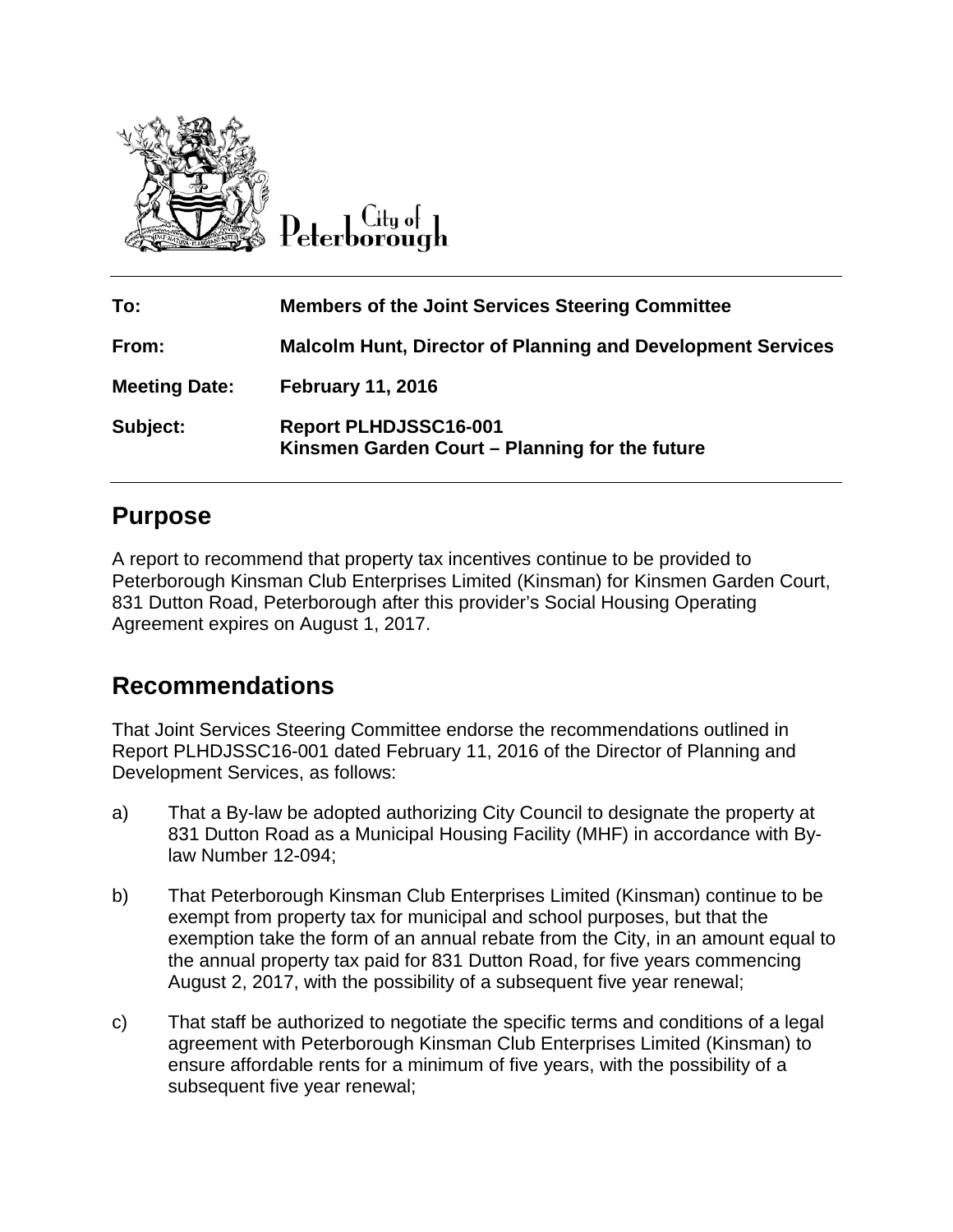- d) That staff report back on the long-term potential for the property, and undertake research and consultations in manner consistent with the development of the Strategic Plan for Social Housing, to obtain information that may have a direct impact on the City's interest in the property and the City's interest in maintaining or enhancing the Service Level for social housing.
- e) That a By-law be passed to authorize the Mayor and Clerk to sign agreements and other documents related to 831 Dutton Road.

# **Budget and Financial Implications**

The City currently receives \$2,450 in annual property taxes from 831 Dutton Road or about 3% of what would normally be levied. This property tax reduction is in lieu of an annual subsidy. The City and the County have not cost-shared this social housing expense. The City's annual forfeited revenue (about \$75,000 in 2015) has been borne solely by the City. In extending the property tax reduction past 2017, the cost-sharing arrangement that applies to all other social housing expenses would begin to apply.

The budget impact for the City is an estimated increase in property tax revenue of \$80,000 (vs \$2,450). There will be an increase in annual social housing expense (i.e. a rebate for property taxes) of \$37,000 from the City and \$43,000 from the County, starting August 2, 2017.

# **Background**

Over fifty years ago, the City of Peterborough and Peterborough Kinsman Club Enterprises Limited (Kinsman) collaborated to create rental housing at 831 Dutton Road. Kinsman seeks assistance from the City, as Service Manager for housing, to continue its mandate, and to jointly plan for the future use of the property. There is potential to extend the relationship between the City, the County and Kinsman for the benefit of senior tenants living in a well-run, financially stable housing project.

The social housing project is called "Kinsmen Garden Court", and it is part of the portfolio that the Service Manager (i.e. City of Peterborough) assumed from the province in 2000. It consists of sixty-six (66) apartments, rented to low-income seniors from across the Peterborough region. The apartments are in a park-like setting consisting of 5.52 acres in the City's north end. Hundreds of tenants have lived there, and many volunteers from the Kinsmen Club have served on the Board of Directors and in other ways, since 1961. About eighty low-income seniors currently live in the bachelor and one bedroom apartments.

There are six agreements that enabled this project to be developed, between Canada Mortgage and Housing Corporation (CMHC) and Kinsman, and between the City and Kinsman. Four agreements have already expired, and the last two agreements will expire on August 1 2017.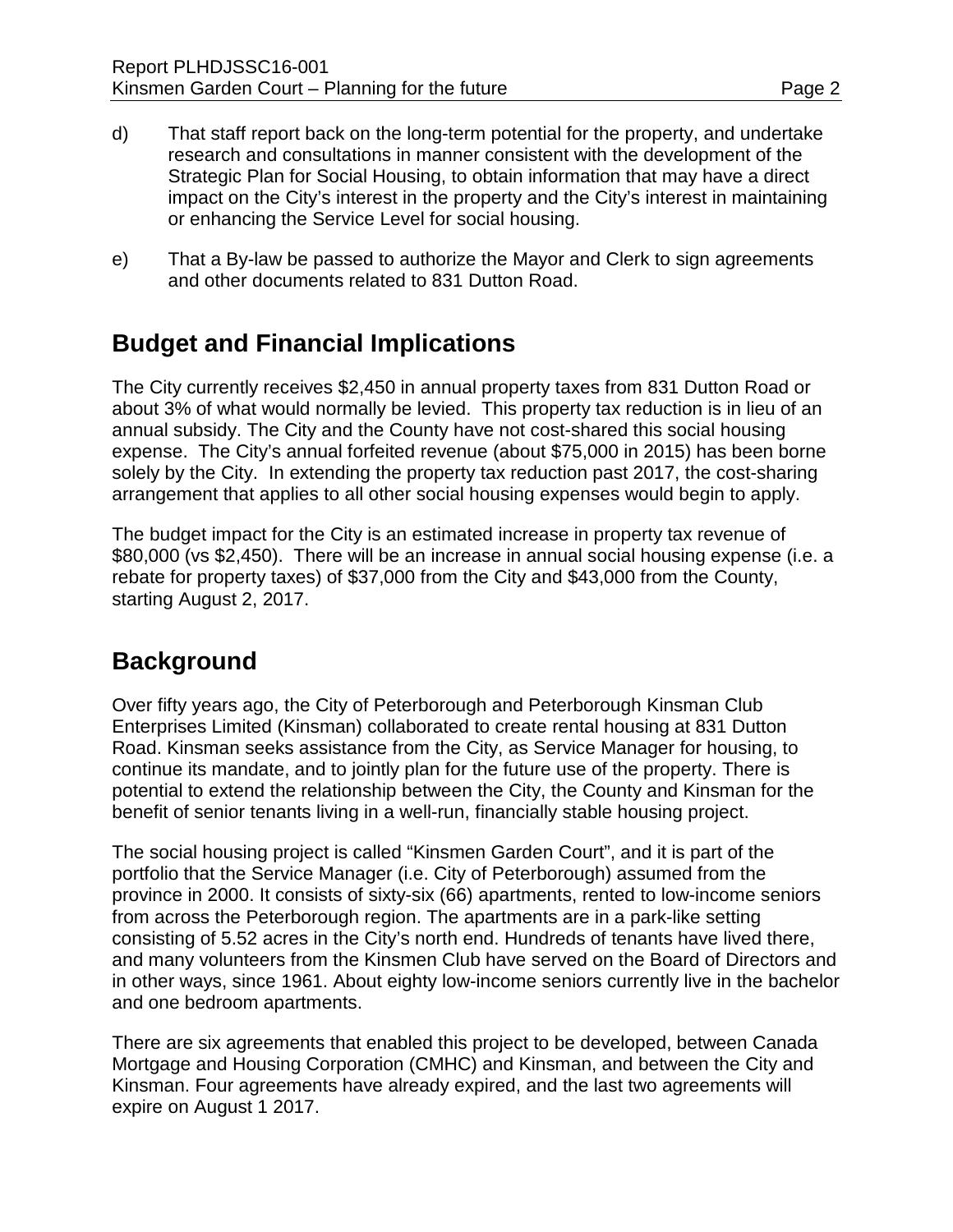The agreements provide for government support including: use of land, reduced mortgage charges, and reduced property taxes. There is no on-going operating subsidy. When these agreements expire, the ownership of the property at 831 Dutton Road reverts to the City, mortgage payments end, and property taxes become fully chargeable. It would not be financially viable for Kinsman to continue to operate the project under its current mandate to serve low-income seniors without government assistance.

The recommendations in this report provide the assurance that Kinsman needs to undertake the necessary legal work to be in a position to continue the project under its original model, for up to ten more years. The recommendations allow for time to consider the long-term interests in this specific property which has redevelopment potential. Also, the City is preparing a Strategic Plan for all social housing, as set out in the City's 10-year Housing and Homelessness Plan, which will be ready in 2016. A significant influencing factor in all this work will be any legislative or regulatory change announced by the province in the updated Long Term Affordable Housing Strategy, which is expected in early 2016.

## **A Strategic Plan for Social Housing End of Agreements**

Twenty social housing providers will have fully paid off mortgages, and will reach the end of their operating agreements, over the next decade. Already, two providers have expired agreements, and are continuing to provide affordable rental housing as nonprofit housing corporations, without government funding. Kinsman is the third provider to reach this point, but the original arrangements regarding its property ownership, taxation and lack of operating subsidy are unique.

Report PLHDJSSC14-002 to Joint Services Steering Committee on June 12, 2014, and Report PLHD14-008 to Committee of the Whole on September 2, 2014 provided information about the broader issues facing the City, as Service Manager, in the provision of rent-geared-to-income units as agreements expire.

A Strategic Plan for Social Housing is one of the commitments in the 10 year Housing and Homelessness Plan. The Strategic Plan will help determine how to meet the City's Service Level for social housing after agreements expire, and establish a framework for the City's approach in this changing context. The agreements between the City and Kinsman concerning the land are unique but the City's approach with Kinsman will be informative for other social housing projects and for the development of the Strategic Plan. It is expected the Strategic Plan will be ready for City Council consideration in 2016.

#### **Opportunities at Kinsmen Garden Court**

Kinsman presents the first opportunity for concrete discussions between the City and a social housing provider about continuing affordable rents, and the relationship between Kinsman and the City, after an operating agreement expires.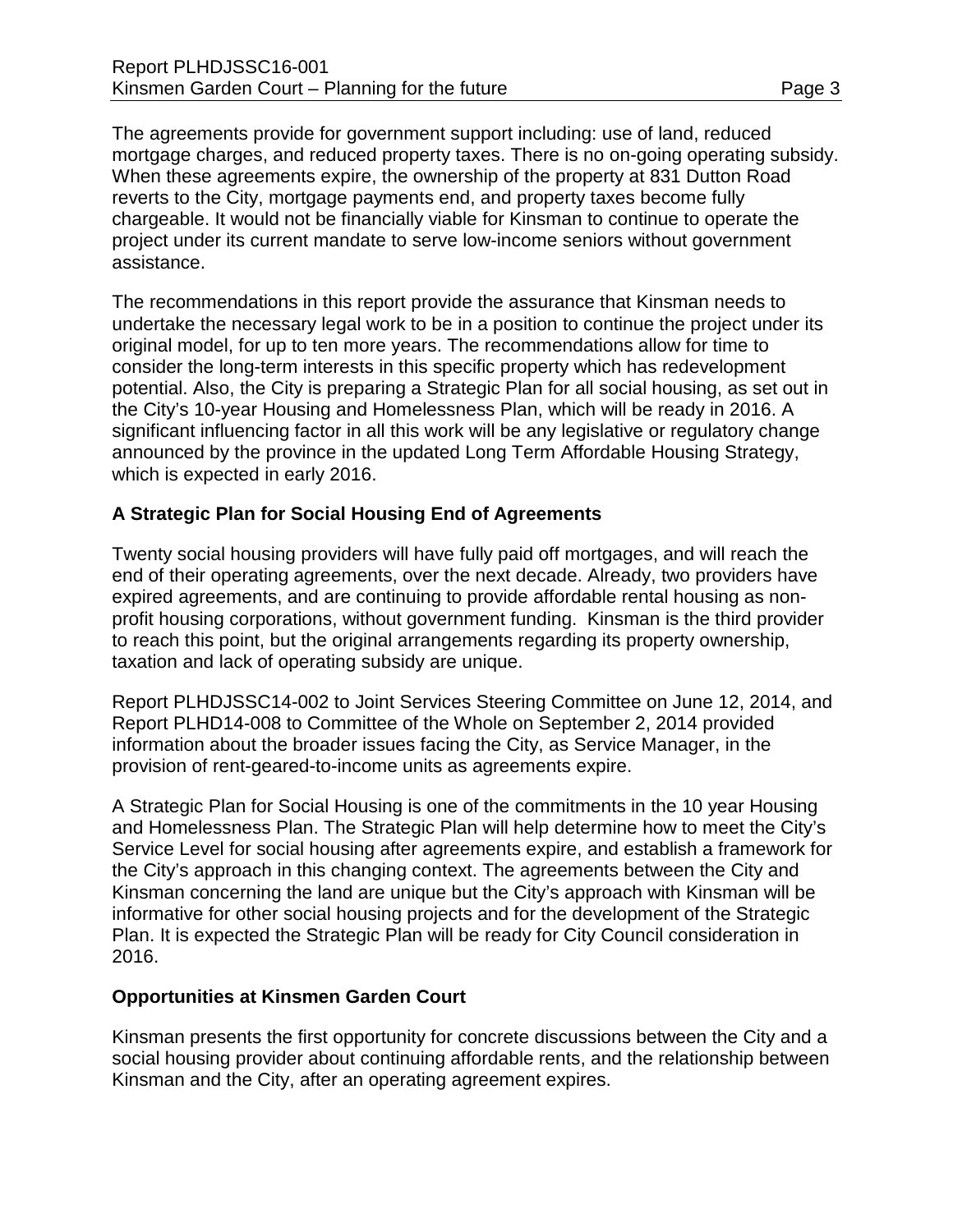The Board of Directors of Peterborough Kinsman Club Enterprises Limited passed a motion wherein they agreed to enter into discussions with the City to consider various options of mutual benefit, on March 29, 2009. Since then, several meetings between Kinsman and City staff have ensued. The outcome of these meetings has been a good working relationship, focused on gathering information and exploring options for the future.

## **Findings of the Interdepartmental Committee**

An interdepartmental committee of City staff from Housing Division, Tax Office, and Legal Services has compiled and analysed key information about Kinsmen Garden Court including:

- 1. Kinsmen Garden Court Project Description (Appendix A)
- 2. Synopsis of Legal Agreements (Appendix B)
- 3. Financial Analysis and Building Condition (Appendix C)

As well, this interdepartmental committee has identified work that needs to be completed in advance of the August 1, 2017 end date, including:

- 1. Clearing historic property title issues for 831 Dutton Road.
- 2. Re-incorporating Kinsman Club Enterprises Ltd. Corporate as a non-profit corporation (i.e. corporation without share capital) under federal or provincial legislation.
- 3. Drafting a new operating agreement acceptable to both parties.

#### **Link with Peterborough's emerging Strategic Plan for Social Housing**

In 2016, the City will develop a proposed Strategic Plan for Social Housing. The rationale for extending the relationship between the City and Kinsman for a five to ten year period is based on the need for time to create an acceptable strategic plan to govern decisions about expiring social housing projects. The specific approach for Kinsman takes into consideration some of the preliminary principles for the City's Strategic Plan for Social Housing, as previously approved by City Council.

#### **1. Tenants remain well-served with affordable rents and secure tenure**

The location, modest apartments, good maintenance practices and affordable rents have made Kinsmen Garden Court a highly desirable place to live. This report recommends that the City and Kinsman maintain a status quo approach for the next five to ten years, allowing tenants continue to live in housing they can afford and providing security of tenure.

Over the long term, any plans for redeveloping or changing the existing buildings must have a parallel plan for tenants which respects landlord-tenant law, offers reasonable choice and considers tenants' and other stakeholders' views about change.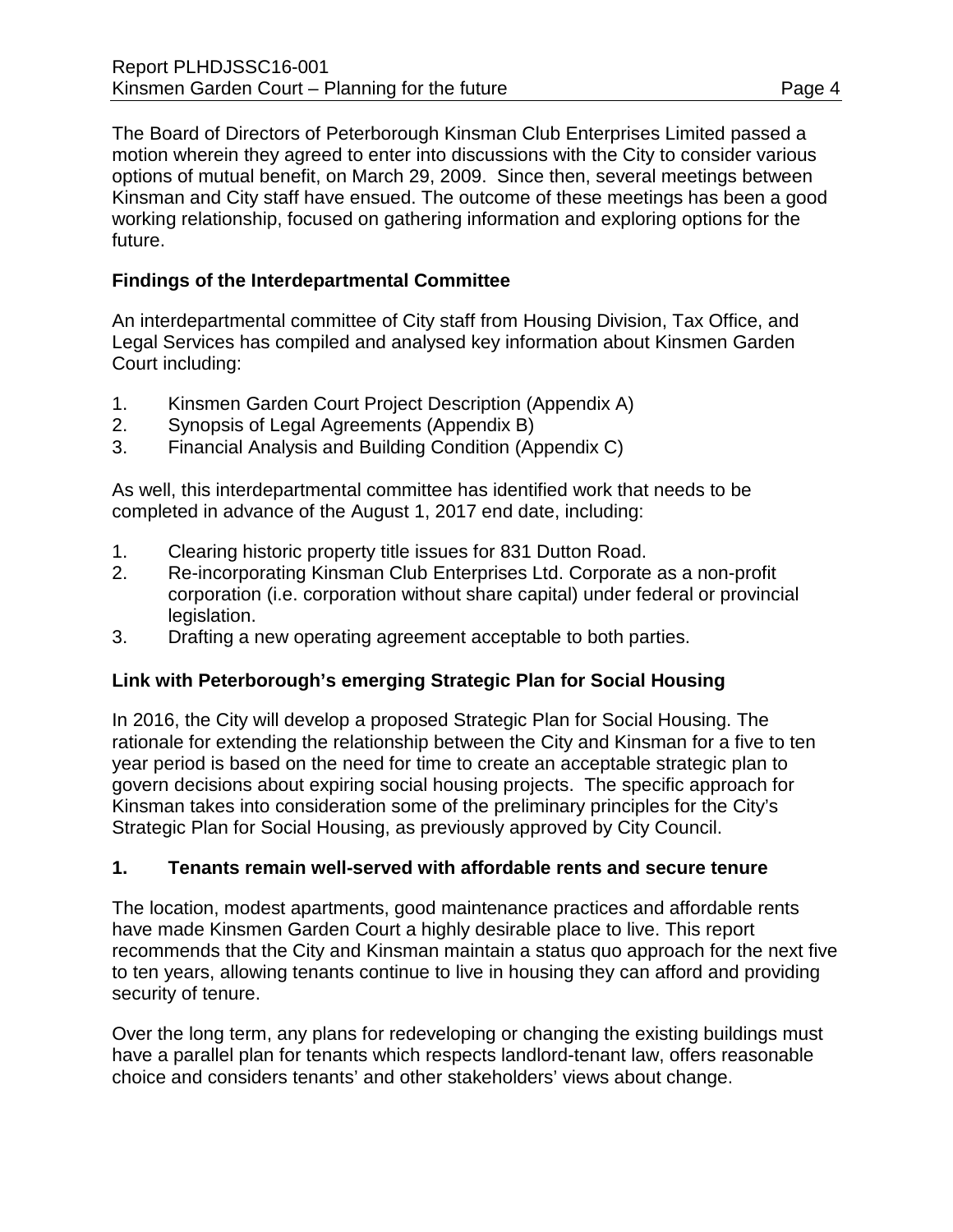The property taxes that would otherwise come into effect in 2017 would render Kinsman financially unviable. A property tax refund or five years commencing August 2 2017, with the possibility of a subsequent five year renewal, will extend the benefit that Kinsman has had for the last fifty years. This will ensure that the project is not impacted by an unaffordable increase in property tax, and can remain financially viable, with adequate resources for capital repair, while maintaining low rents.

## **3. City's Service Level for Rent-Geared-to-Income Housing is Maintained or Enhanced**

Kinsman could contribute to the City's Service Level for RGI after 2017, although it does not do so now. This report recommends a course of action that could lead to enhancing the City's Service Level as prescribed in the *Housing Services Act*.

In 2016, the Ministry of Municipal Affairs and Housing will release a revised Long-Term Affordable Housing Strategy. The provincial strategy and accompanying legislative changes are widely expected to provide more direction about which government sponsored units can be included in a municipality's Service Level reporting. This will help the City determine the best strategy to maintain or enhance the supply of affordable rental units that count toward the Service Level.

# **4. Housing Providers can meet their mission**

Kinsman was incorporated before non-profit legislation was enacted. It is currently a limited dividend corporation. Kinsman is working with its solicitor to re-incorporate as a new non-profit corporation under current legislation. Additionally, Kinsman will have to ensure an appropriate succession plan for Board members to ensure continuity in governance for the new non-profit. This work will include creating new corporate documents, passing new by-laws dealing with Board appointments, terms and other corporate governance issues. This is expected to be completed before August 2017.

Also, there are currently five (5) Property Identification Numbers (PINs) showing ownership by Peterborough Kinsman Club Enterprises Limited, Peterborough Kinsmen Club Enterprises, the Peterborough City Trust, and Anson House. This report recommends a timetable that will enable Kinsman to clear up irregularities in land title, and register title under one owner, before August 2017.

# **5. The City realigns resources and accountability as expiry dates approach**

The fiscal impacts on the City do not include a reduction in associated federal funding, as subsidy was never paid according to the terms of the original agreements. However, the property was and continues to be a City asset, and has potential for redevelopment, intensification and alternative use. The City's reversionary interest is to be preserved so that decisions about the site can be made in the long-term.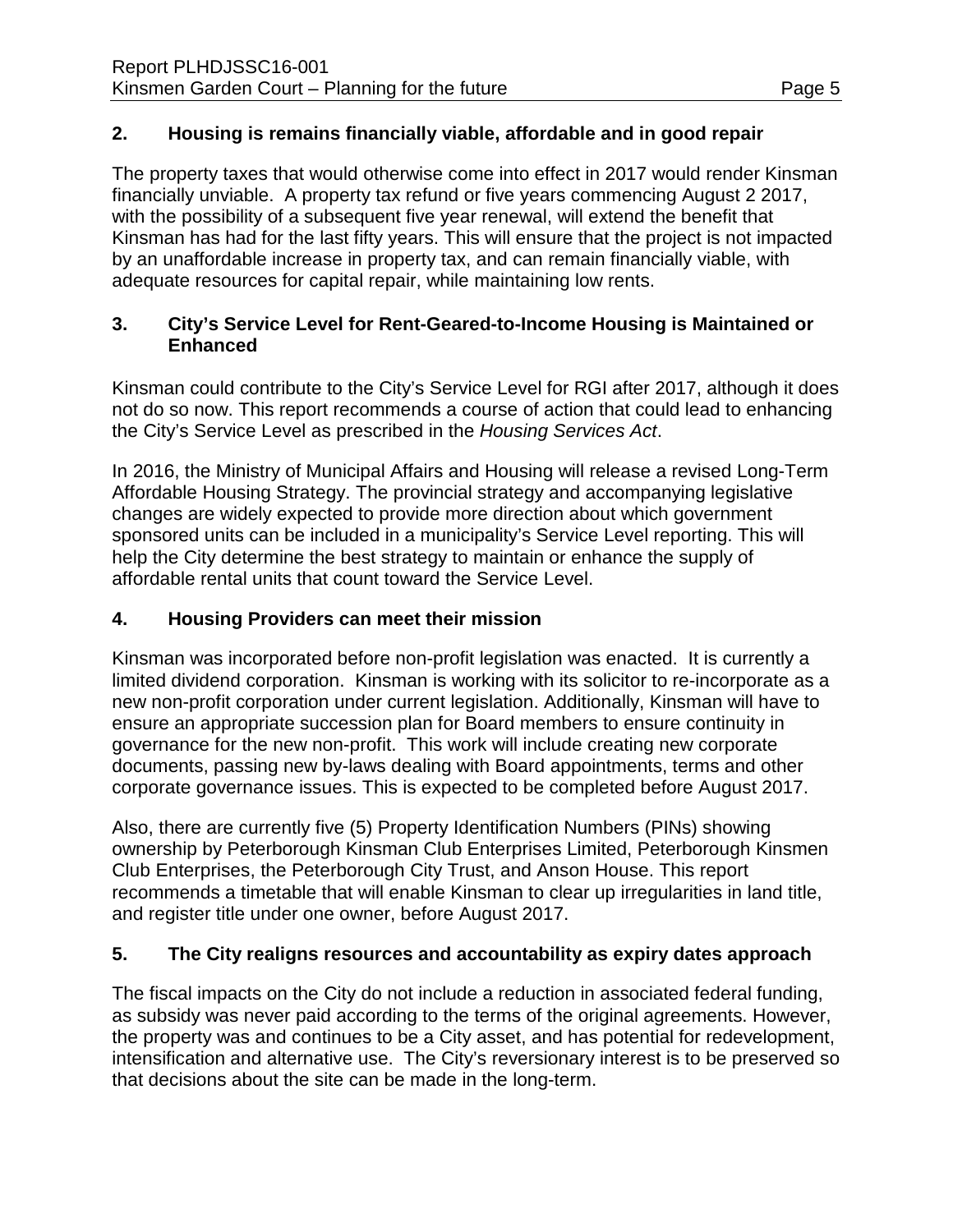The expiry of the existing Operating Agreements, and proposed extended relationship with the City, requires that a new Operating Agreement be put in place, to create new accountabilities for Kinsman. As the project would become a designated Municipal Housing Facilities, a standard template would be used by Legal Services staff, with terms and conditions as detailed in Appendix D.

In 2016, the Housing Division will complete an operational review of Kinsman, which is a more in depth check than the regular annual review. This will ensure all current requirements for governance, financial management and operations are being fulfilled.

# **Summary**

The tenants at Kinsmen Garden Court need assurance of security of tenure and stability as the end date of operating agreements approaches. Peterborough Kinsman Club Enterprises Limited has expressed its interest in preserving the housing under its current mandate, and has determined the need for continued financial assistance from the City. Kinsman is in a good financial position now, and buildings are in adequate condition, but the expiry of operating agreements, which result in full property tax and City ownership of the land, creates a challenging future.

An interdepartmental staff committee has identified issues related to land title and corporate status that require time and attention to rectify. This report recommends that the City commit to a five to ten year plan to reimburse the property tax paid by Peterborough Kinsman Club Enterprises Limited, beginning in 2017. Work needs to commence in 2016 to enable this plan to be carried out. Subsequently, the City needs to determine its long term interest in the site.

Submitted by,

Malcolm Hunt **Malcolm Hunt** Susan Bacque Director, Planning and Development Services Manager, Housing Division

# **Contact Name:**

Rebecca Morgan-Quin Phone: 705-742-7777 Ext. 1499 Fax: 705-742-5218 E-Mail: [rmorganquin@peterborough.ca](mailto:rmorganquin@peterborough.ca)

## **Attachments:**

Appendix A – Project Description (2015) Appendix B – Synopsis of Historic Agreements (City, Peterborough Kinsman Club Enterprises Limited, Canada Mortgage and Housing Corporation) Appendix C - Financial Analysis and Building Condition Appendix D – Terms and Conditions of the New Agreement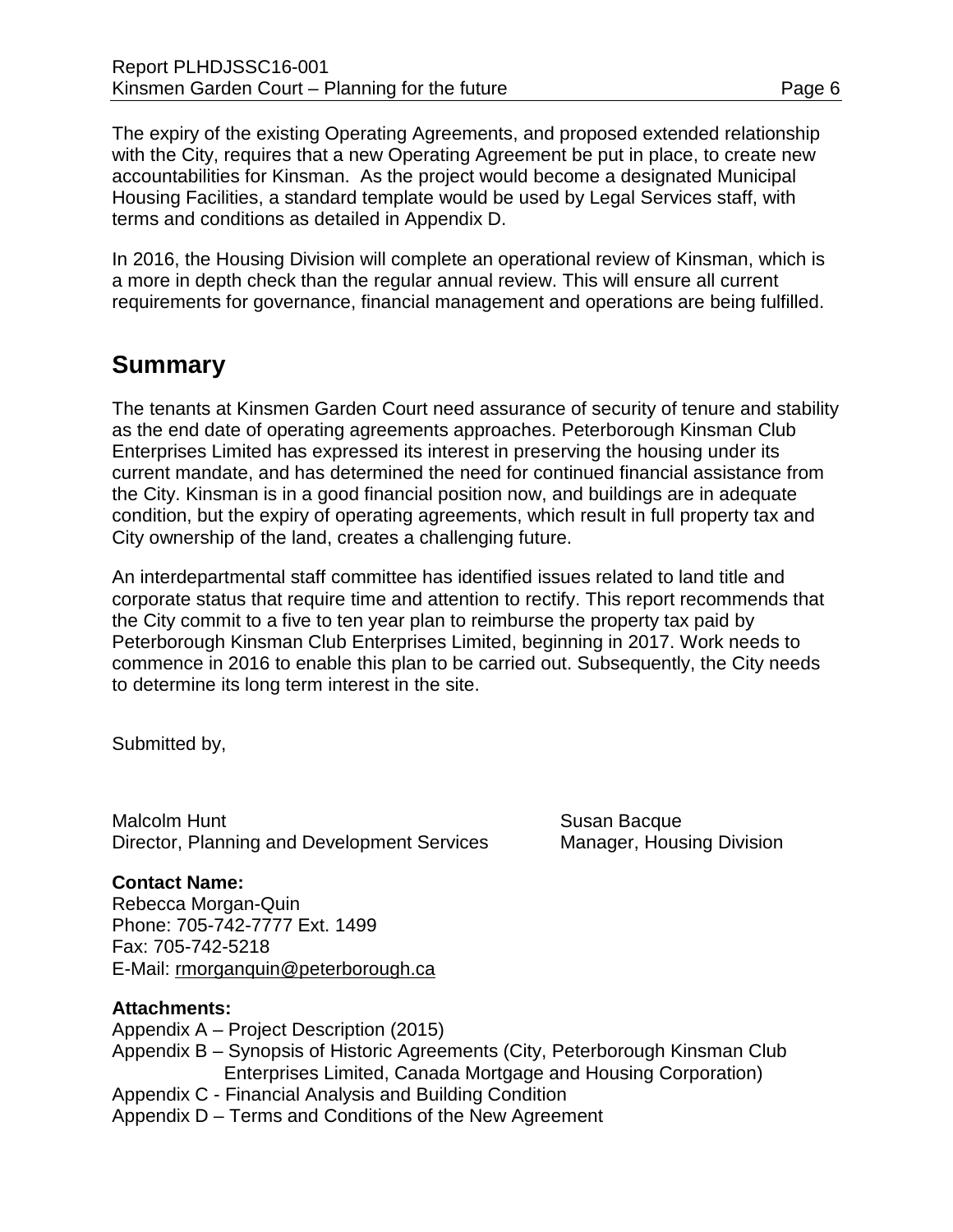| <b>Appendix A - Kinsmen Garden Court Project Description</b>                            |                                                                                                                                                  |                                     |                                                      |  |  |  |
|-----------------------------------------------------------------------------------------|--------------------------------------------------------------------------------------------------------------------------------------------------|-------------------------------------|------------------------------------------------------|--|--|--|
| 831 Dutton Road                                                                         |                                                                                                                                                  |                                     |                                                      |  |  |  |
| Peterborough ON K9H 6K4                                                                 |                                                                                                                                                  |                                     |                                                      |  |  |  |
| <b>Owner</b>                                                                            | Peterborough Kinsman Club<br><b>Enterprises Limited</b>                                                                                          |                                     |                                                      |  |  |  |
| <b>Parking</b>                                                                          | Surface parking                                                                                                                                  |                                     |                                                      |  |  |  |
| <b>Construction</b><br><b>Type</b>                                                      | Constructed in three phases:<br>1961/1964/1967<br>One storey townhomes, slab on<br>grade, brick facade                                           |                                     |                                                      |  |  |  |
| <b>Heritage</b><br><b>Features</b>                                                      | N/A                                                                                                                                              |                                     |                                                      |  |  |  |
| <b>Amenities</b>                                                                        | Close to public transportation<br>Fridge, stove, laundry facilities,<br>storage lockers<br>Common building<br>Baseboard heat paid by<br>landlord |                                     |                                                      |  |  |  |
| <b>Property Redevelopment Potential</b>                                                 |                                                                                                                                                  | Zoning                              | PS 2 - Public Service District<br>Medium density     |  |  |  |
| R4 zoning with adequate parking/landscaping<br>would enable up to 120 residential units |                                                                                                                                                  | <b>Property size</b>                | 5.52 acres                                           |  |  |  |
| <b>Financing</b>                                                                        | Last mortgage paid off August<br>1, 2017                                                                                                         | <b>Rental Units</b>                 | 66 units: 46 bachelor and 20<br>one-bedroom          |  |  |  |
| <b>Other</b>                                                                            | City has reversionary interest<br>in land;<br>Property taxes are \$2,450/yr,                                                                     | <b>Accessibility</b>                | Ground related units                                 |  |  |  |
|                                                                                         | but would be \$77,855 in 2015;<br>annual subsidy is zero                                                                                         | <b>Tenant</b><br><b>Eligibility</b> | Seniors 55+ with low<br>incomes                      |  |  |  |
| <b>PIN</b><br><b>Assessment</b>                                                         | 281210049 and 281210013<br>and 28121-0066(LT)<br>\$2,992,000 (MPAC 2015)                                                                         | Average<br>Rent                     | Low End Market Rent<br>\$376/month inclusive of heat |  |  |  |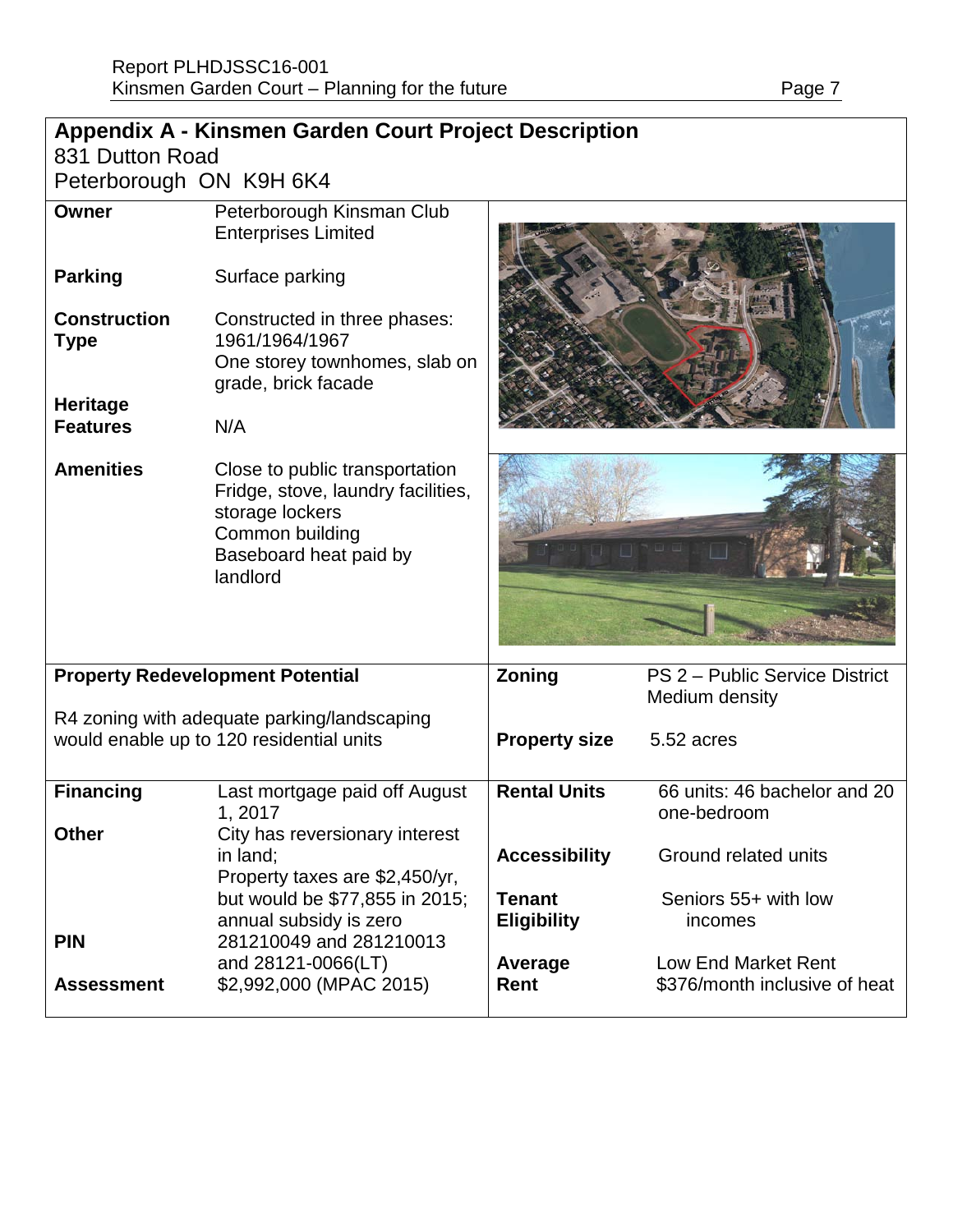## **Appendix B – Synopsis of Historic Agreements (City, Kinsman Club Enterprises, Canada Mortgage and Housing Corporation)**

The City of Peterborough provided property to Kinsman to enable the construction of the buildings. As well, the City provided exemption from about 97% of property taxes which would be otherwise be payable (By-Law 1960-132). There are three conveyances of property from the City to Kinsman (March 1961, September 1964 and February 1967). Each agreement addresses the City's reversionary interest using the same language and provides for nominal payments toward property taxes by Kinsman.

| Table 2: Summary of Terms of City's Agreements |                        |               |                               |  |  |  |
|------------------------------------------------|------------------------|---------------|-------------------------------|--|--|--|
| Original                                       | <b>Start date and</b>  | <b>Number</b> | <b>Annual Contribution by</b> |  |  |  |
| Mortgage                                       | <b>Maturation Date</b> | of Units      | <b>Kinsman toward Taxes</b>   |  |  |  |
| \$166,770                                      | 1 March 1961           | 30            | \$750 (replaced by subsequent |  |  |  |
|                                                | 1 July 2006            |               | agreement)                    |  |  |  |
| \$100,000                                      | 1 September 1964       | 20            | \$1,250                       |  |  |  |
|                                                | 1 November 2014        |               |                               |  |  |  |
| \$107,489                                      | 1 February 1967        | 16            | \$450                         |  |  |  |
|                                                | 1 August 2017          |               |                               |  |  |  |
| \$374,259                                      |                        | 66            | \$1,700                       |  |  |  |

Kinsman's contribution toward municipal property taxes should be \$1,700 annually. However, the current and historic value of Kinsman's payment, which has not been disputed by either party, is \$2,450 annually.

In 2006 and again in 2014, the City did not exercise its reversionary interest, because the project functions as a whole and not three distinct projects. There did not appear to be a reasonable way for the City to take title to a portion of the project, or to take any other action until such time that the City's reversionary interest applied to the entire site.

It is staff's position that the City is entitled to take ownership of the land, the buildings and other improvements thereon upon the discharge of all CMHC mortgages. It is a reasonable interpretation of the agreements that, once each CMHC mortgage has been paid off, the City is not required to buy the land, buildings or other improvements because the City: (1) provided the land free of charge in the first place; and (2) has been supplying consideration to Kinsman every year by way of foregoing the vast majority of the property taxes the City would otherwise have been entitled to collect.

Canada Mortgage and Housing Corporation (CMHC) provided low-interest mortgage financing, and Operating Agreements to Kinsman. The first mortgage matured on 1 July 2006, the second on 1 November 2014 and the last one matures on 1 August 2017.

The essential terms of each agreement are the same, namely:

- 1. The City gave certain lands to Kinsman Club Enterprises;
- 2. A mortgage was registered on title in favour of CMHC;
- 3. Municipal property taxes and any local improvement charges were, during the term of each mortgage, to be paid by the City except for an amount to be paid by Kinsman;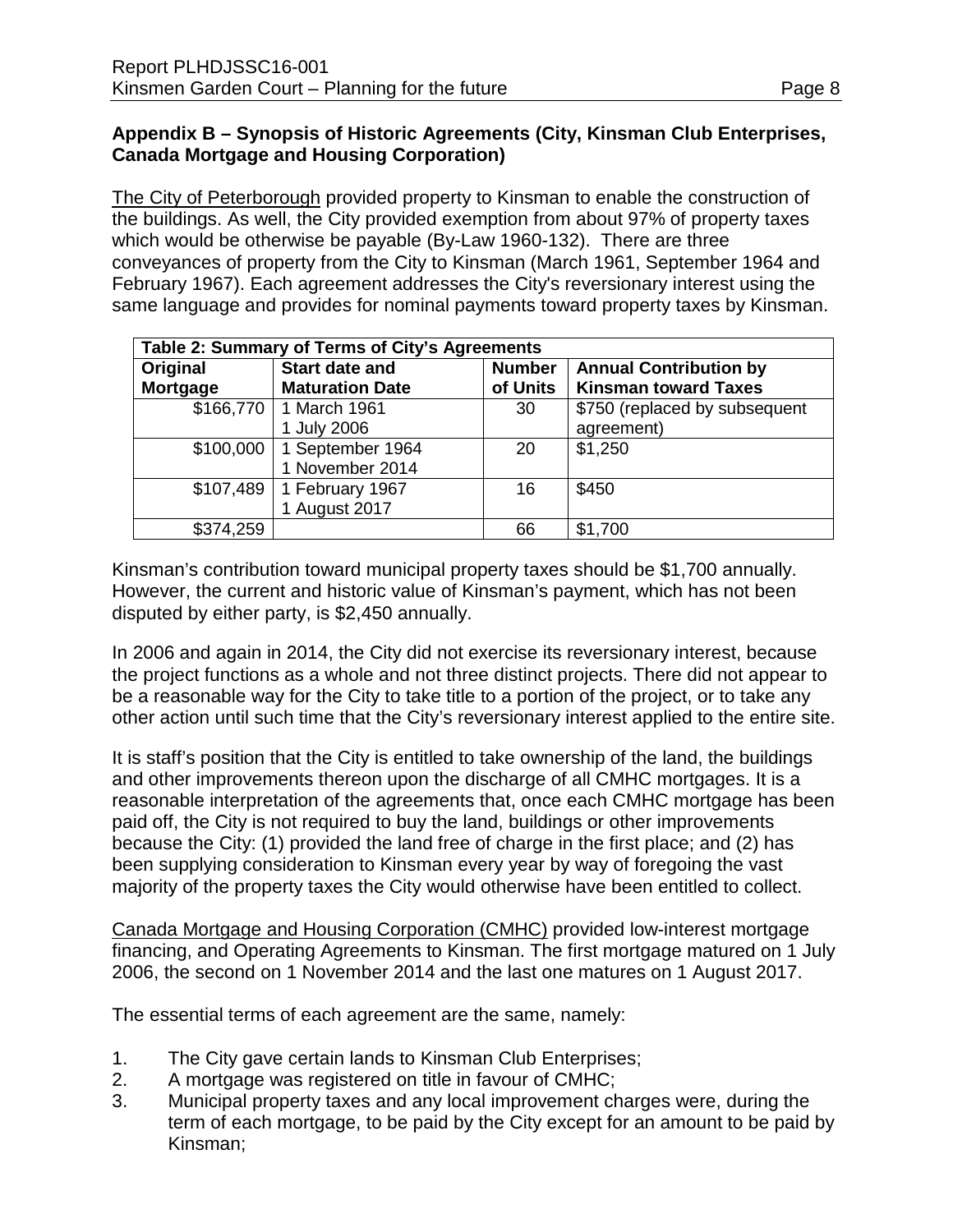4. Upon the discharge of each mortgage, the lands and premises and all the improvements were to revert to the City.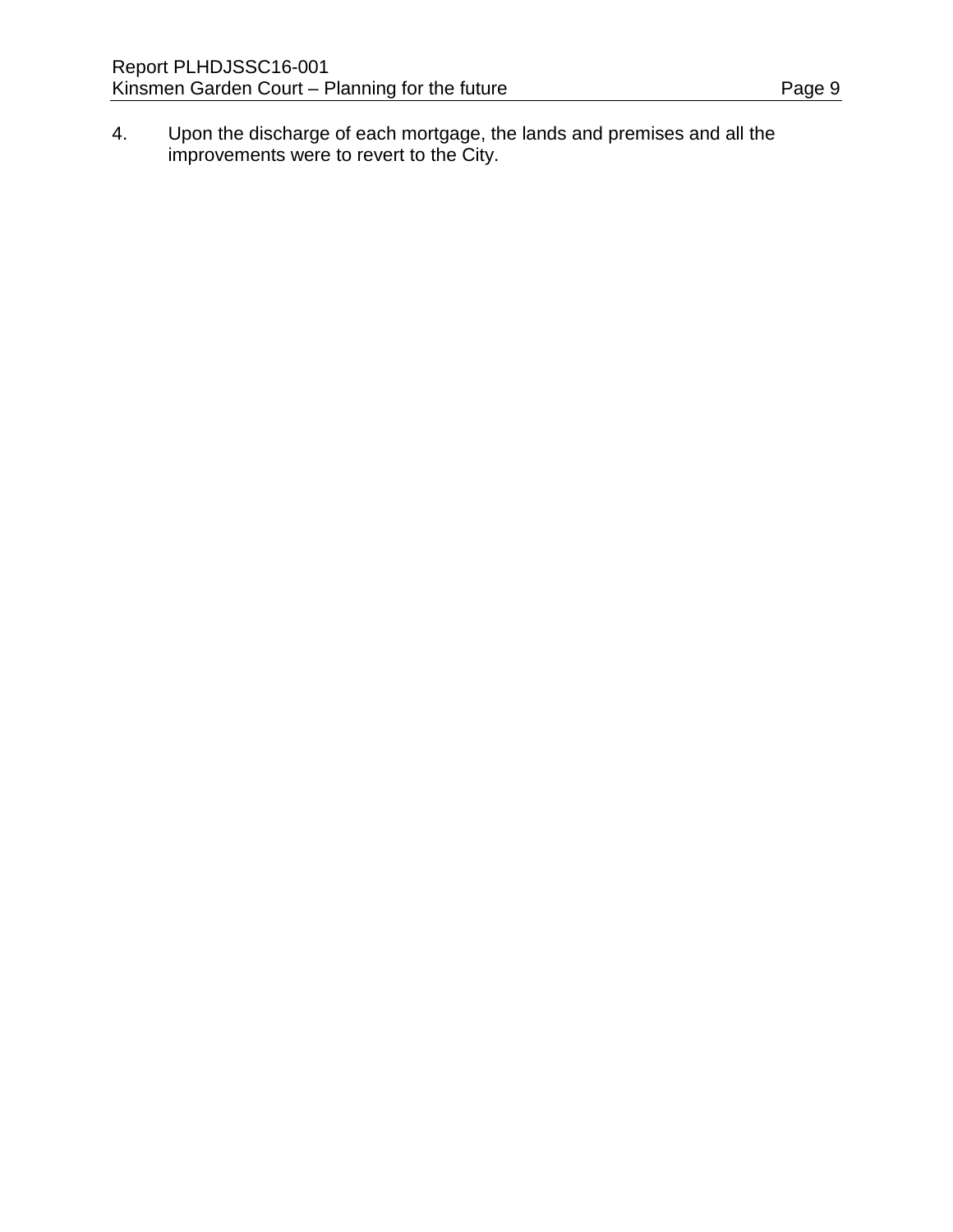## **Appendix C Financial Analysis and Building Condition**

Currently, Kinsman has a strong financial standing and is in good physical condition. The annual operating budget is \$300,000, and the Capital Reserve Fund is \$600,000. Expenses and rent revenue are about equal, and the project 'breaks even' every year, as is expected for social housing projects. The project does not receive an operating subsidy from the City.



On August 1 2017, operating agreements will expire and the mortgages will be discharged. At this time, about \$80,000 in annual property tax will come due and about \$12,000 in annual mortgage payments will no longer be payable. This would leave a net annual operating deficit of \$65,550 (\$80,000 less \$2,450 in current annual property tax and \$12,000 in mortgage savings). To fill that gap would require a rent increase of about \$83/unit/month.

Currently, rents are below market and are roughly comparable to an RGI unit in a typical senior's social housing project. However, rents are fixed and not calculated based on 30% of household income (unlike an RGI unit). The average rent is \$376/month inclusive of utilities, roughly comparable to 60% of average market rent (AMR).

About seven units per year are vacated and rented to new tenants selected from Kinsman's chronological waiting list, and not from the Housing Access Peterborough Waiting list (unlike an RGI unit). The waiting list for Kinsmen Garden Court is four to five years long and consists of applicants from the City and County of Peterborough.

#### **Building condition assessment**

The project consists of thirteen separate one storey, slab on grade buildings. The apartments are electrically heated, as are the common area, and laundry facilities. There is sufficient parking for tenants and guests.

The Building Condition Assessment (BCA) and Reserve Fund Study (RFS), completed in 2015, identify this property as being in good condition with few exceptions. The BCA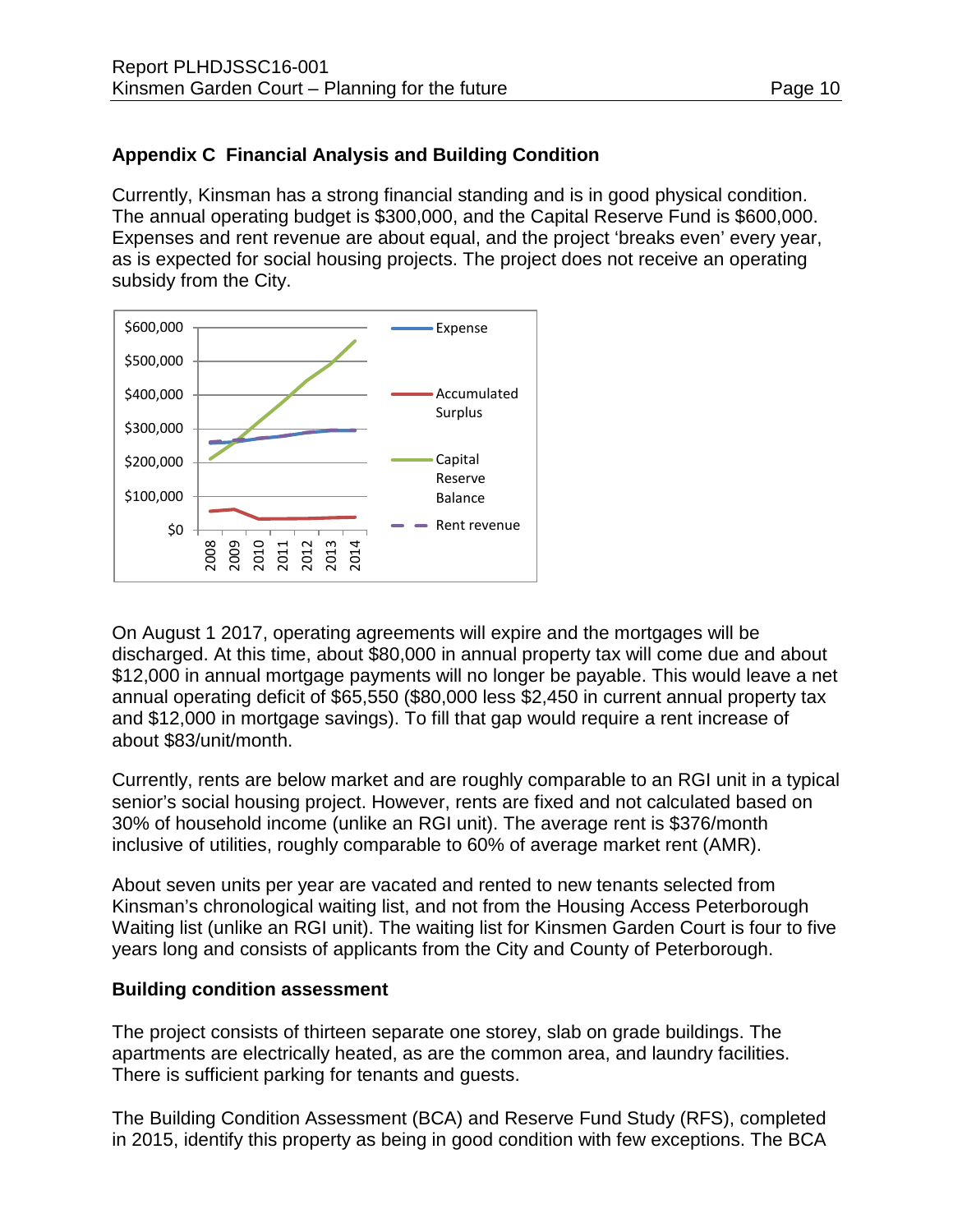captures upgrades made over the past five (5) years, and itemizes a 30 year forecast of ongoing capital repairs. The RFS, which previously indicated a significant shortfall in the Capital Reserve Fund, now reflects a housing provider that is financially stable.

Specifically, the 2015 BCA shows that about \$350,000 in capital repairs (i.e. replacement of copper plumbing, doors, electrical service and panel) will be required in 2020 to 2022 and a similar amount required by 2030. The annual contribution to the Capital Reserve Fund will need to be higher than in previous years; creating pressure to increase rents.

The 2010 BCA and RFS identified the property as being in fair to good condition, with original interior finishes, and a five (5) year Capital Expenditure Forecast of over \$1M in upgrade and repair recommendations. The RFS also identified that if Kinsman followed the recommended action items identified in the BCA, its Capital Reserve Fund balance would have a negative balance in 2012.

Since that time, the Kinsman has initiated a revitalization process that has included the installation of all new exterior doors and windows to reduce heating costs. Kinsman adopted an annual phased-in approach to replacing the kitchens, washrooms and flooring in many apartments with about half of the units remaining to be completed. The City provided about \$60,000 toward this work. The balance of the Capital Reserve Fund is about \$600,000.